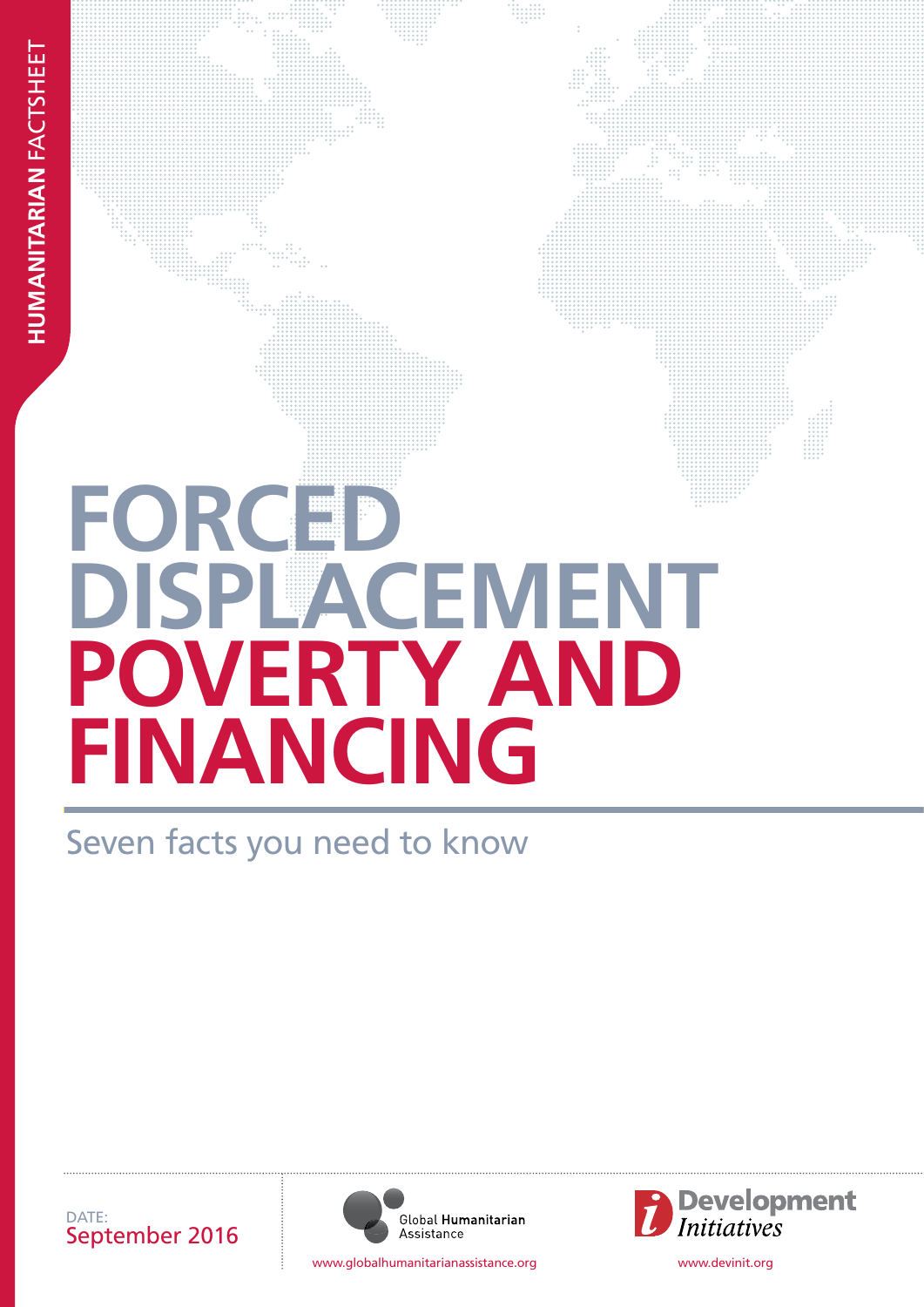# Key facts

- **1.** [Rising levels of forced displacement drive increased](#page-2-0)  [emergency financing requirements](#page-2-0)
- **2.** [Most displaced people globally are in the Middle East and Africa](#page-2-0)
- **3.** [There are more displaced people in middle income than in low](#page-4-0)  [or high income countries](#page-4-0)
- **4.** [Many countries hosting the most refugees have low](#page-5-0)  [domestic revenues](#page-5-0)
- **5.** [National poverty surveys in countries hosting the most](#page-6-0)  [refugees are largely out of date](#page-6-0)
- **6.** [Refugees are not systematically included in national poverty](#page-7-0)  [surveys and development frameworks](#page-7-0)
- **7.** [Short term emergency responses alone are not sufficient: a wider](#page-8-0)  [repertoire of international financing instruments is needed to support](#page-8-0)  [refugees, their host communities and national authorities](#page-8-0)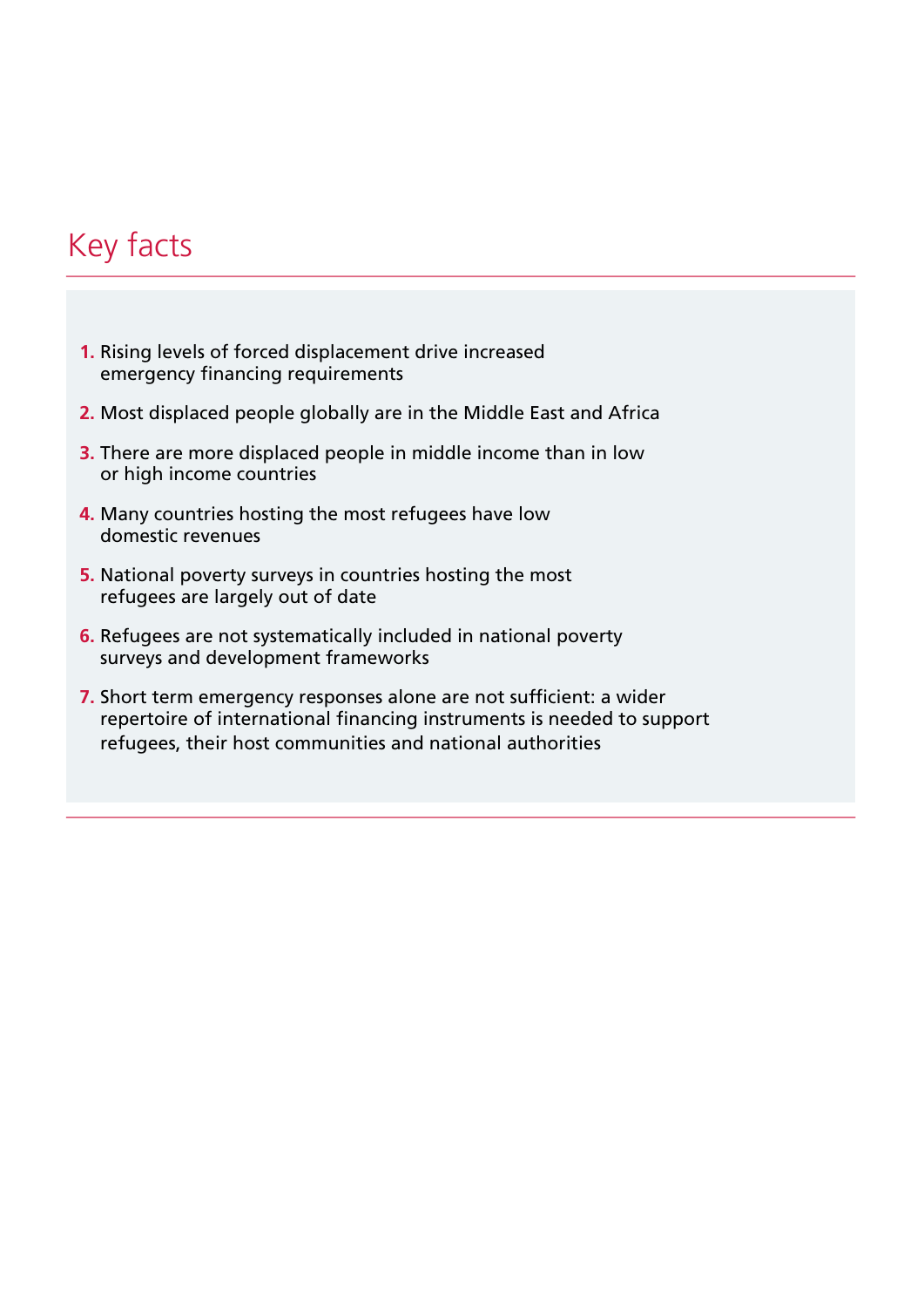# Displacement and humanitarian financing requirements



## <span id="page-2-0"></span>1. Rising levels of forced displacement drive increased emergency financing requirements

Source: Development Initiatives based on UN Office for the Coordination of Humanitarian Affairs Financial Tracking Service Notes: Total number of displaced people includes 'refugees and people in refugee-like situations', asylum seekers (pending cases)' and 'internally displaced people protected/assisted by UNHCR'. Figures for 2016 are not yet available.

#### Number of regional refugee response plans (RRPs) against numbers of people forcibly displaced, 2012–2016

Global forced displacement continues to rise, reaching a record 65.3 million people in 2015 – an increase of 5.8 million people from 2014. The 2015 figure includes 21.3 million refugees, 40.8 million internally displaced persons (IDPs), and 3.2 million asylum seekers.<sup>1</sup>

At the same time, both the number of UN-coordinated appeals and the funding requirements set out within them have risen significantly since 2013, driven largely by major conflicts and complex emergencies that have displaced many millions of people – Syria, South Sudan, Yemen and Iraq among them. In 2013 there were 23 appeals requesting a total of US\$13.2 billion, compared to 37 appeals requesting a total of US\$20.2 billion so far in 2016. See also [Global Humanitarian Assistance Report](http://devinit.org/wp-content/uploads/2016/06/Global-Humanitarian-Assistance-Report-2016_Chapter-3.pdf)  [2016, Chapter 3](http://devinit.org/wp-content/uploads/2016/06/Global-Humanitarian-Assistance-Report-2016_Chapter-3.pdf).

While the needs of many refugees and IDPs are included in country-specific appeals, since 2013 RRPs have set out multi-country approaches to refugee flows stemming from the same conflict. The Syria Regional Refugee and Resilience Response Plan remains by far the largest, requesting US\$4.5 billion alone so far in 2016, with five others in 2016 covering displacement from Burundi, Central Africa Republic, Nigeria, South Sudan and Yemen.

But annual appeals and short-term humanitarian funding cycles are clearly ill-suited to addressing the protracted nature of most displacement and the longer-term livelihood needs of refugees and their host communities. The Syria 3RP is multi-year and has a resilience focus in response to the protracted nature of displacement. To support host

countries in meeting the immediate and long-term needs of refugees, new longer-term and development financing mechanisms are also beginning to emerge. [\(see Figure 3](#page-4-0) [and 7\).](#page-8-1)

The domestic contributions of host countries are also essential. Protecting refugees is primarily the responsibility of states, yet their contributions are hard to measure, particularly as national and local budgets may be difficult to access and assistance cuts across multiple budget lines.

1 UNHCR (2016), *Global Trends: Forced Displacement in 2015*.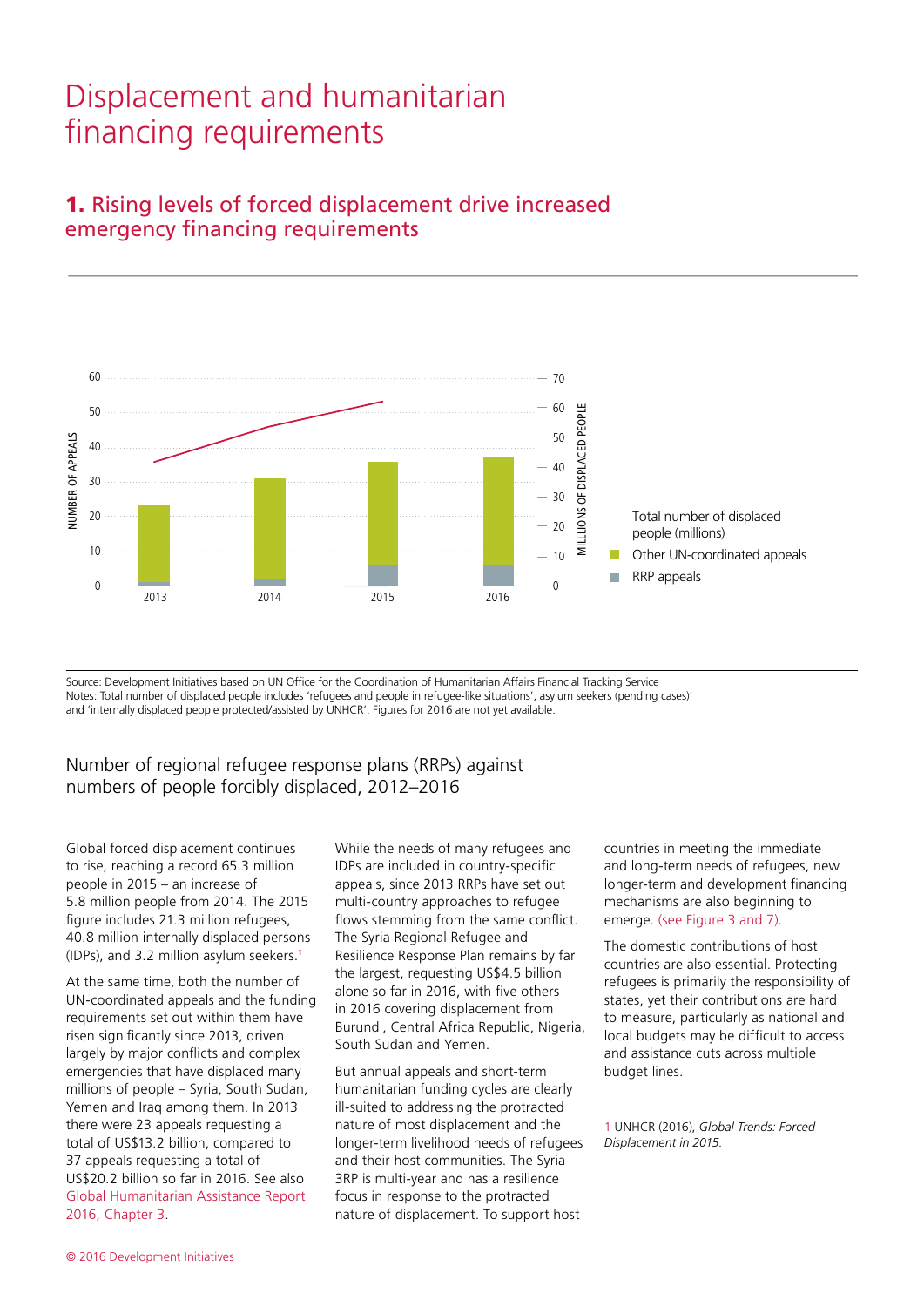# Where people are displaced

## 2. Most displaced people globally are in the Middle East and Africa



Source: Development Initiatives based on UN High Commissioner for Refugees (UNHCR) and UN Relief and Works Agency for Palestine Refugees in the Near East data

Notes: 'Displaced people' includes refugees and people in refugee-like situations, internally displaced persons (IDPs) and asylum seekers. IDP numbers include only people protected/assisted by the UNHCR. Data from UNHCR is used for all years except 2015, which uses mid-2015 data. Data is organised according to UNHCR's definitions of country/territory of asylum. Countries are organised according to the OECD's classification of regions, except for the Middle East and North of Sahara regions, which have been combined.

#### The number of people displaced by region of host country, 2006–2015

Over one-third of displaced people – refugees, asylum seekers and IDPs – were living in the Middle East and North of Sahara in 2015 (37%), and a further quarter (27%) in the South of Sahara region. So, while the number of refugees and asylum seekers in Europe has risen sharply recently (from 4.9 million people in 2014 to almost 7.6 million in 2015),

this represented 12% of the displaced population globally – with most displaced people still in the Middle East and Africa. See [Global Humanitarian Assistance](http://devinit.org/wp-content/uploads/2016/06/Global-Humanitarian-Assistance-Report-2016_Chapter-1.pdf)  [Report 2016, Chapter 1](http://devinit.org/wp-content/uploads/2016/06/Global-Humanitarian-Assistance-Report-2016_Chapter-1.pdf) for more details.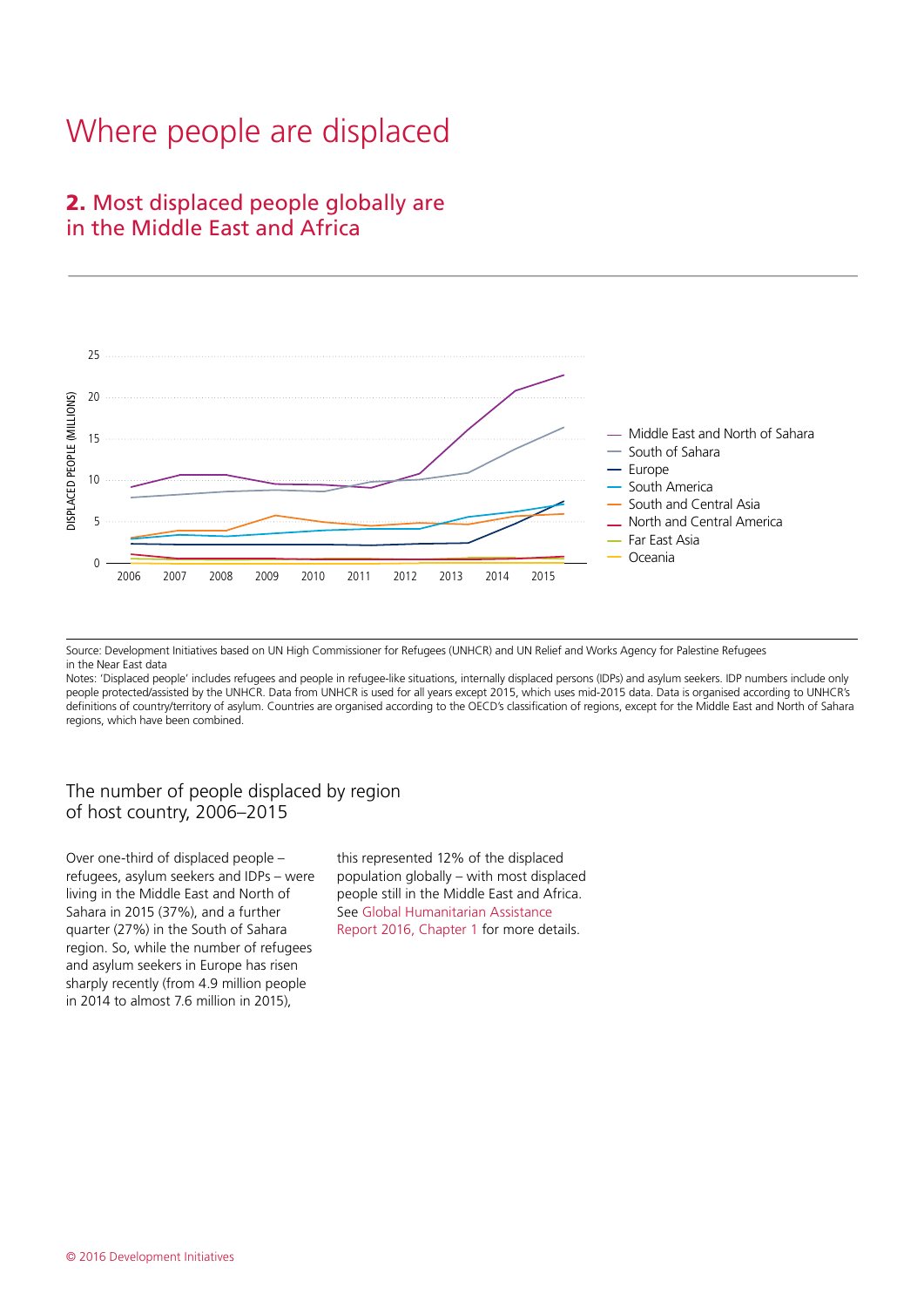# The wealth of countries hosting the largest numbers of refugees

## <span id="page-4-0"></span>3. There are more displaced people in middle income than in low or high income countries



Source: Development Initiatives based on UN High Commissioner for Refugees (UNHCR) and UN Relief and Works Agency for Palestine Refugees in the Near East data Notes: 'Displaced people' includes refugees and people in refugee-like situations, internally displaced persons (IDPs) and asylum seekers. IDP numbers include only people protected/assisted by UNHCR. Data from UNHCR is used for all years except 2015, which uses mid-2015 data. Data is organised according to UNHCR's definitions of country/territory of asylum. Income groups are classified by the World Bank on an annual basis.

#### Number of displaced people by income group of host country, 2006−2015

There continue to be more displaced people in middle income countries (MICs) than in low income countries – with the smallest proportion in high income countries. Lower middle income countries accounted for a large proportion of the total in the MIC group (52%). Although country income levels are wide groupings and a crude indicator of poverty and coping capacity, they can determine the kind of aid a country can access, with the World Bank's previously applied income

criteria making most MICs ineligible for concessional loans. The rising number of displaced people in MICs as a result of the conflict in the Middle East and North of Sahara, particularly in Syria, is impelling a rethink of these financing instruments [\(See Figure 7\)](#page-8-1).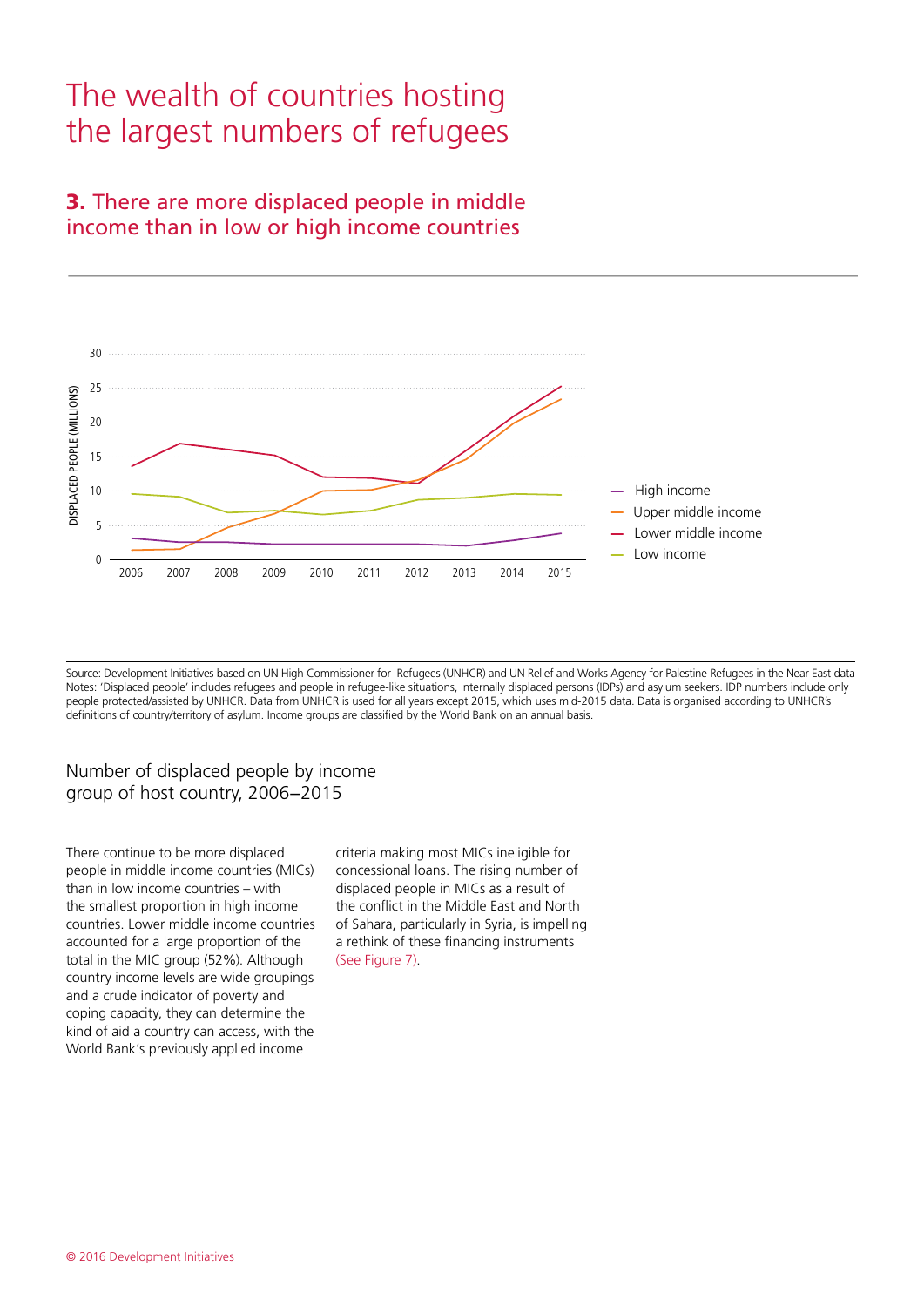## <span id="page-5-0"></span>4. Many countries hosting the most refugees have low domestic revenues



Source: Development Initiatives based on the UN High Commissioner for Refugees (UNHCR), United Nations Relief and Works Agency for Palestine Refugees in the Near East (UNRWA) and International Monetary Fund World (IMF) Economic Outlook (April 2016 version) and IMF article IV reports Notes: All revenue data is from the financial year 2015. For five countries (Pakistan, Iran, Ethiopia, Kenya and Uganda) revenue data is based on the financial year 2014/2015. In 10 countries, in-year projections were used and for one (Sudan) a projection for 2015 revenue data was made in late 2014. The number of refugees hosted within Palestine and Syria according to UNRWA data are not included due to lack of available data on non-grant government revenue for Palestine and Syria.

#### Number of refugees/asylum seekers hosted against non-grant government revenue for the 20 countries hosting the most refugees and asylum seekers

In 2015, Jordan hosted the largest number of refugees and asylum seekers (2.81 million, mostly from Palestine and Syria), followed by Turkey (2.75 million, mostly from Syria) and Pakistan (1.57 million, mostly from Afghanistan).<sup>2</sup> Although the largest numbers of displaced people are in middle income rather than low income countries, many

of the countries that host the largest numbers of refugees and asylum seekers generally do not have the highest levels of domestic revenues, and the available national resources to respond are low. For example, Pakistan hosted the third largest numbers of refugees in 2015, but had a non-grant revenue of US\$208 per capita. Sweden in contrast hosted a

fifth of the number of refugees and asylum seekers as Pakistan that same year, but had revenues 116 times higher (US\$24,124 per capita). In Turkey, the figure stood at US\$3,400.

2 Numbers of refugees and asylum seekers are taken from end-of-year 2015 data from UNHCR and end-of-year 2014 data from UNRWA.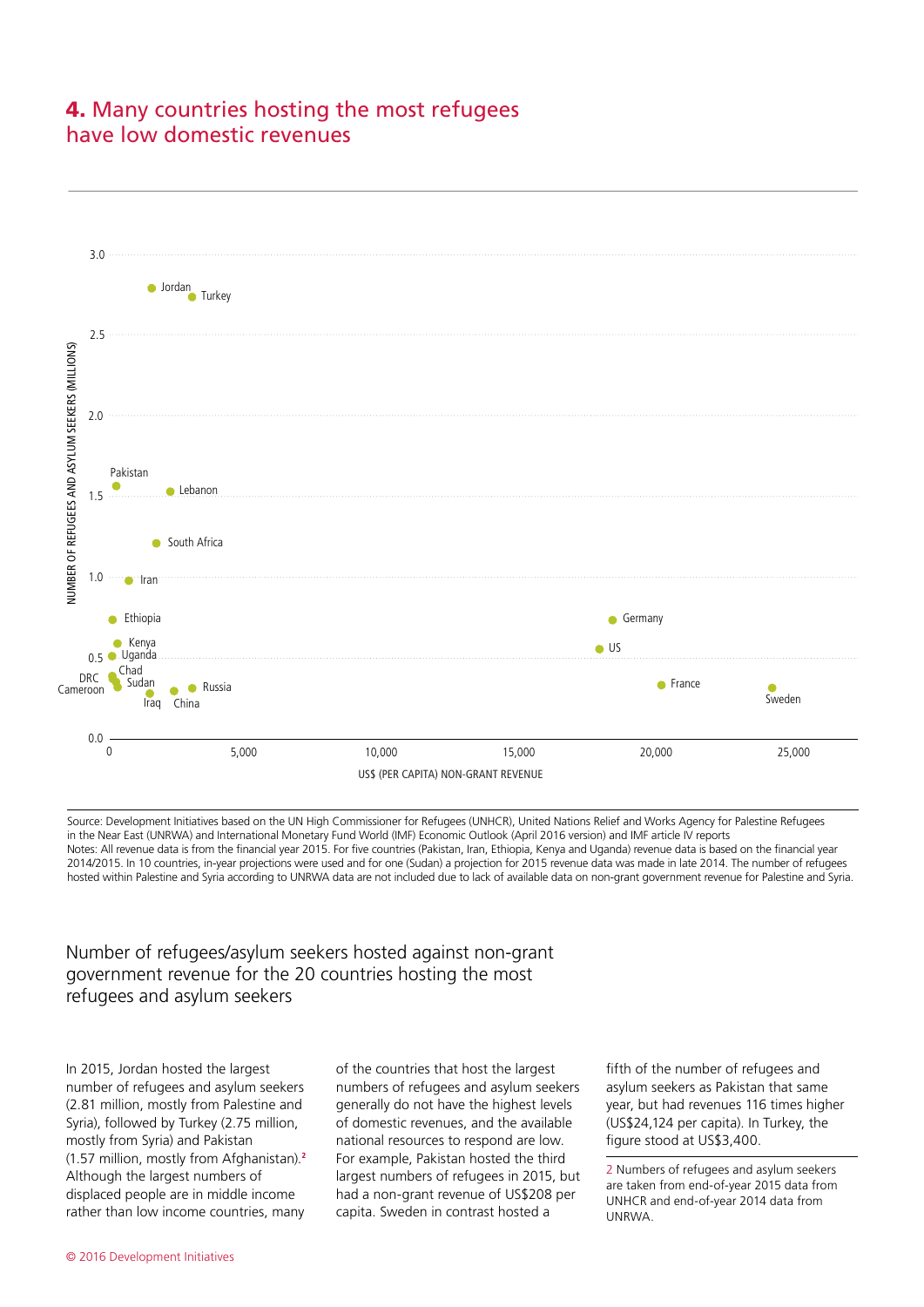# Understanding the poverty of refugees

## <span id="page-6-0"></span>5. National poverty surveys in countries hosting the most refugees are largely out of date

Year of most recent poverty survey in 20 countries hosting the highest numbers of refugees

Understanding the levels of poverty in refugee-hosting countries is important to know the impact on host communities and to be able to appropriately address needs within a development framework rather than in emergency response cycles. However, as per currently available data, only 10 of the 20 countries hosting the largest numbers of refugees have conducted internationally comparable national poverty surveys in the last five years (since 2011), and some – Lebanon and South Sudan – have never had internationally comparable surveys. For most countries, the poverty and crisis context has changed dramatically since the latest national poverty survey was undertaken, meaning that there is a lack of up-to-date information on people's needs, undermining the potential to plan appropriate support and target available resources effectively. And while poverty data on host communities is limited, data on poverty among refugee populations in these countries is even more challenging [\(see Figure 6\).](#page-7-0)



Notes: Top 20 refugee hosting countries as defined by UN High Commissioner for Refugees' Global Trends 2015 report.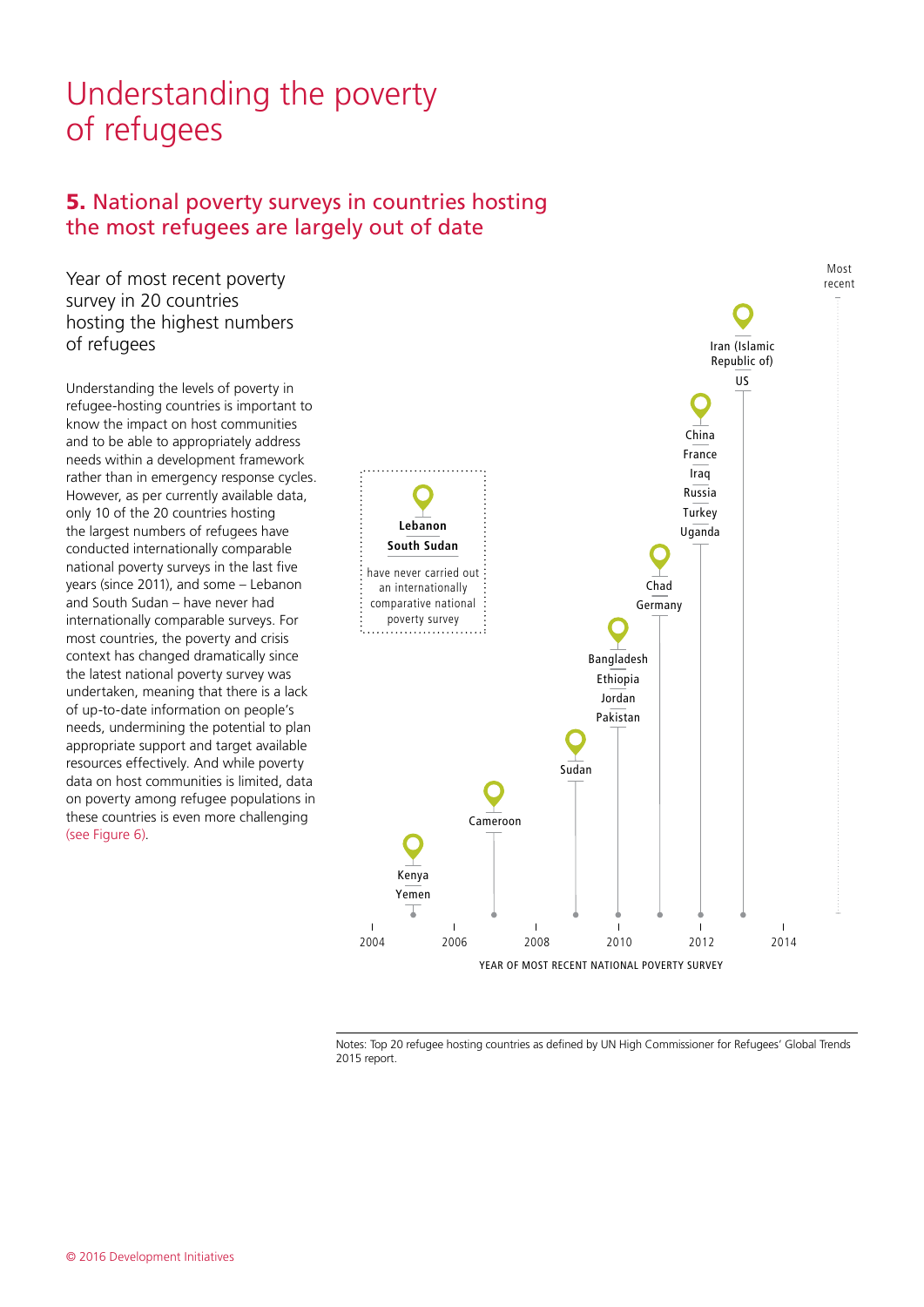## <span id="page-7-0"></span>6. Refugees are not systematically included in national poverty surveys and development frameworks



Source: UNHCR/Governments.

Notes: The data are generally provided by governments, based on their own definitions and methods of data collection.

\*Countries that did not count those refugees in camps.

Inclusion of refugees in the most recent internationally comparable poverty surveys in 20 countries hosting the highest numbers of refugees, 2015

Most refugee situations are protracted and it is estimated that on average, refugees are displaced for 17 years.<sup>3</sup> Yet, little is known about the poverty of refugees in their host communities as they are not systematically included in national poverty surveys. So the longerterm livelihood needs of refugees are not addressed through national development planning. Instead, these are left to be counted in humanitarian terms and therefore funded through shorter-term emergency assistance. Better data on the poverty of refugees is critical to ensuring that they are not 'left behind' in action to meet the Sustainable Development Goals.

Of the 20 countries hosting the most refugees in 2015, only 7 included refugees in their most recent

internationally comparable national poverty survey. Of these, five countries only included refugees living in permanent residences outside camps, and hence the surveys do not provide a complete picture of the longer-term livelihood needs of all refugees. What counts as a 'permanent residence' outside of camps is often not stated in methodological documents, making it difficult to compare between countries, and risking excluding refugees residing outside camps but not on a 'permanent' basis. For poverty surveys undertaken in seven of the countries, whether or not refugees had been included was not explicitly stated in methodologies. There is a need for a clearer and more systematic approach to including refugees in poverty surveys.

In the absence of such national survey data, other studies are beginning to give a picture of refugees' poverty, to understand their long-term needs and the economic opportunities and development support required. The first poverty and welfare assessment by the World Bank and UN High Commissioner for Refugees of a refugee population took place in 2014–2015 in Jordan and Lebanon, using an approach that can be adapted for other countries. See the [Global](http://devinit.org/wp-content/uploads/2016/06/Global-Humanitarian-Assistance-Report-2016_Chapter-1.pdf)  [Humanitarian Assistance Report 2016,](http://devinit.org/wp-content/uploads/2016/06/Global-Humanitarian-Assistance-Report-2016_Chapter-1.pdf)  [Chapter 1](http://devinit.org/wp-content/uploads/2016/06/Global-Humanitarian-Assistance-Report-2016_Chapter-1.pdf).

3 UNHCR website: [www.unrefugees.org/](http://www.unrefugees.org/what-we-do/) [what-we-do.](http://www.unrefugees.org/what-we-do/) Accessed on 01/08/2016